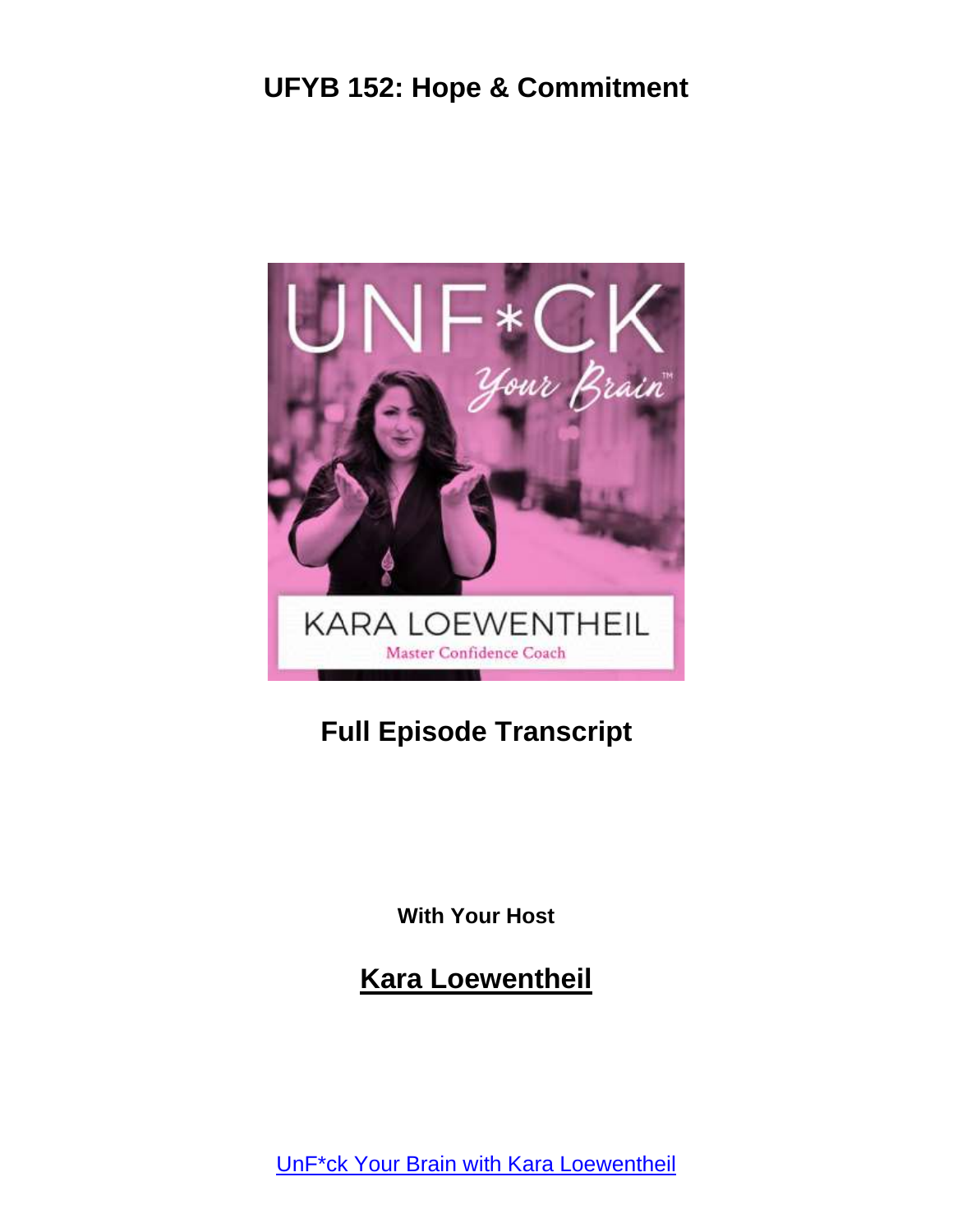Welcome to *Unf\*ck Your Brain*, the only podcast that teaches you how to use psychology, feminism, and coaching, to rewire your brain and get what you want in life. And now here's your host, Harvard Law School grad, feminist rockstar, and Master Coach, Kara Loewentheil.

Hello my chickens. Alright, this has been a very intense week for many of us. It's not often that on the podcast I talk about kind of current events, although obviously I did quite a bit for the pandemic and the sort of movement around racial justice in this country earlier this summer, so maybe that's not true anymore.

In 2020, I do talk about current events. So last Friday, Ruth Bader Ginsburg, Supreme Court Justice passed away. And I think a lot of women have truly have no idea how much they owe to her, regardless of their politics. So don't worry, this episode is not going to be all about RBG, and I do not think that RBG is a feminist saint.

There are certainly things to critique in her jurisprudence, especially around police accountability. And she did not seem to understand the significance of some of the work on racial justice that's been happening socially and politically the last few years, like Colin Kaepernick's protest.

So this is not about reifying her as the perfect feminist by any means, but since this is a podcast about how we, as women, create change in ourselves and in the world, or people who are socialized as women or identify as women. And when I use women on this podcast, as you all know if you've been listening for a long time, I'm talking about anyone who identifies in any of those ways.

And I think that because of the way we are taught history in this country, depending a lot on what kind of education you have access to, which may be partly socioeconomic, but then also sometimes just has to do with what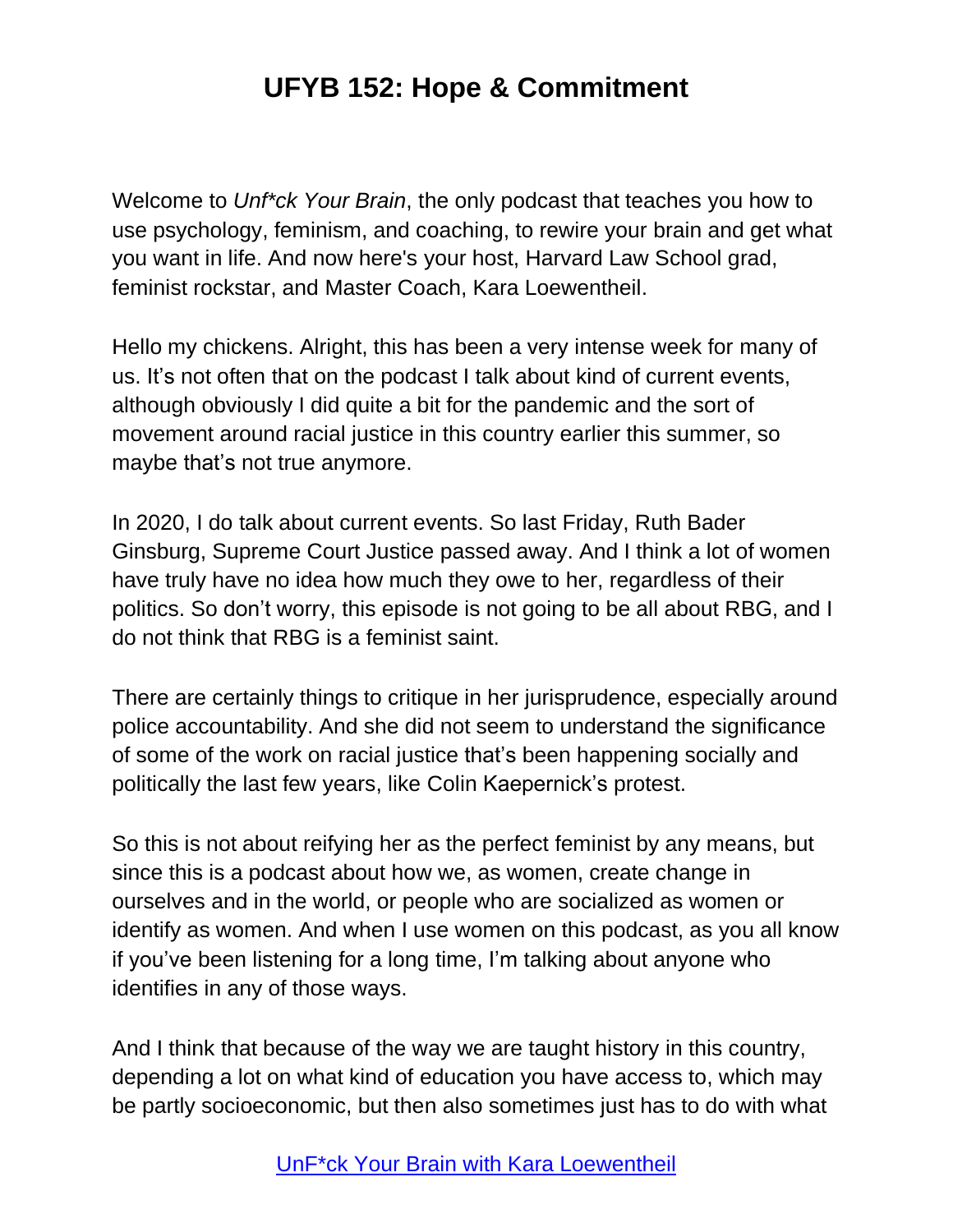state you live in, like Texas purchases a lot of school books, and so it has a disproportionate influence. School boards in Texas have a disproportionate influence on what gets included in textbooks across the country just because of things like that.

A lot of us, especially on the younger side, are kind of unaware of how recently we did not have even full legal rights on paper. Now obviously, a lot of rights that women or people of color have in this country or other marginalized groups, some of them still don't exist on paper and some of them exist on paper and are hard to enforce.

But I think it's just important to understand how many things that we take for granted as basic, neutral, non-political legal rights that everyone now would agree are obviously should be the case. Where radical feminist projects 50 years ago, when not only your grandparents were alive but possibly your parents were alive, and Ruth Bader Ginsburg led a lot of the legal movement to make them happen.

Before she was a Supreme Court Justice, she ran an entire project at the ACLU around women's rights and in that capacity, she created an entire legal movement strategy. So I'm just going to do a little educational moment here before I get into the thought work aspect because this sort of is part of thought work in the sense that when we think about how hard it seems to change society or how hard it seems to advance the causes we care about, yes, sometimes it is an uphill battle, but so much has changed so recently.

And at the same time, I think if you are someone that the law recognizes as woman and you don't think you need feminism or don't think you're a feminist, or think feminism is unnecessary or whatever, I think the odds are that you don't have a good understanding of how many of your basic legal rights that you take for completely granted that seem completely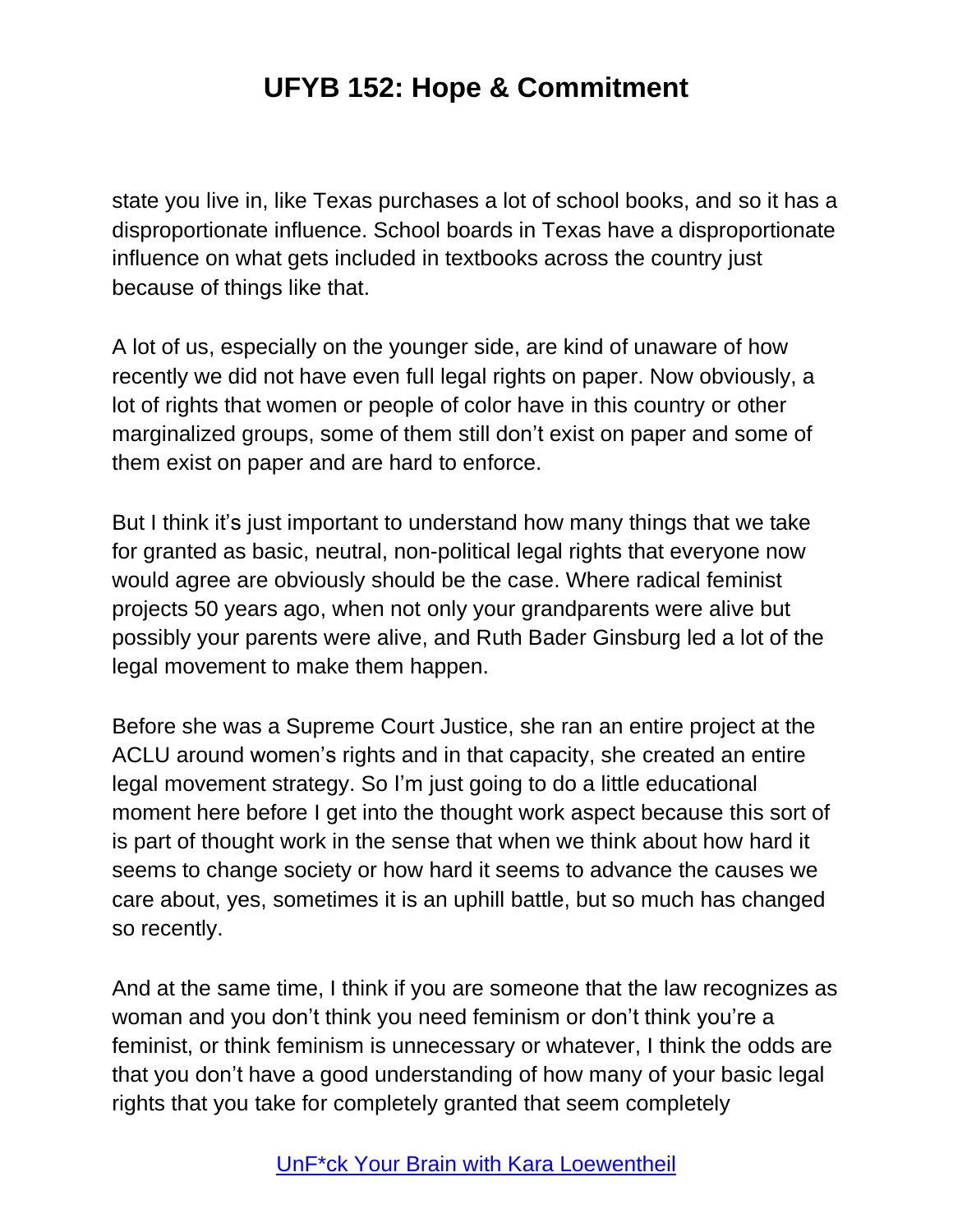unexceptional and not controversial at all today were extremely controversial when feminists were fighting for them.

So here's an incomplete list of things that you can do in this country because of Ruth Bader Ginsburg and her work as a lawyer and a judge, and of course, the many other women who worked in this movement.

You can get a mortgage without a male co-signer. So I really want you to think about what if in order to get an apartment, even if you made enough money for it, you had to have your father co-sign your mortgage no matter how old you are if you aren't married. What if he was dead or he wouldn't do it? You'd have to find someone else like your uncle Bob you barely know.

You can get a checking account without a male co-signer. Imagine not being able to have your own checking account without a man having access to it and being able to sign on it. You can get a credit card without a male co-signer. Just imagine not being able to get your own credit card. This is not that long ago.

You can start a business or get a business loan without a male co-signer. You can get birth control without your husband's permission. You have the right to be considered for a job without discrimination based on your gender. You can't be fired just for getting pregnant. A lot of people don't know this. This used to be 100% the norm. Once you got pregnant, you were just fired and that was that. You didn't have any rights and you were generally not rehired after the baby came.

You can receive pension benefits equal to men. We know still that women don't make as much as men in equivalent jobs, but this used to be completely legal and above board. It used to be explicit. You would be told you were getting paid less because men had families to support, as if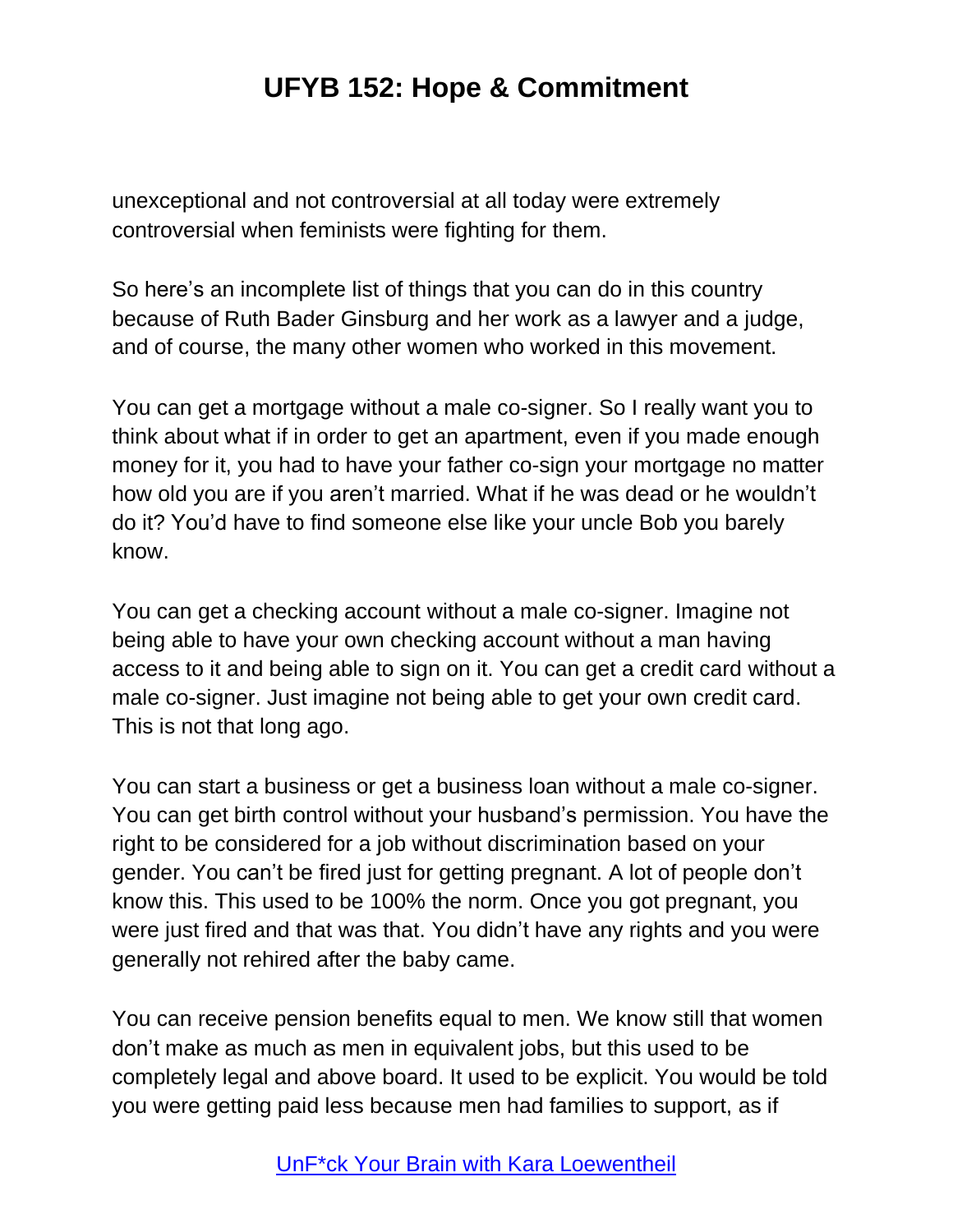women didn't have families to support, or if that's what salary should be based on.

All these legal rights changed only in the last 50 to 60 years. So again, RBG, not a saint, not a perfect record. There are lots of criticisms that could be brought about aspects of her jurisprudence or her approach. I'm not listing these rights or changes to say that she was perfect.

But this is a podcast about patriarchy as a social structure and when I tell you that our brains have been shaped by a society that treats women as inferior and unreliable and needing external validation and guidance, I want you to understand how recently these beliefs were the literal law of the land.

So it's no wonder that we're still impacted by them. Of course there's a stereotype that women are bad with money and many women have internalized that and judged themselves and think they're bad with money. It wasn't that long ago that legally, you weren't allowed to have and control your own money because of that stereotype.

These beliefs we have, they don't come from nowhere. And now that they're not legally validated, some of them, it can seem confusing or strange that we have them, or we just think they must be true about us. But it's really, really useful to understand the history and see how recently these were not just stereotypes but just explicit parts of the law that were considered totally fine.

So when Ruth Bader Ginsburg passed away, I think a lot of what people were mourning wasn't even about her specifically. She has a complicated legacy like any person of great power and achievement. And a lot of the country is having a lot of thoughts and feelings about it, and so I thought this would be the perfect time to teach you all about hope and resilience.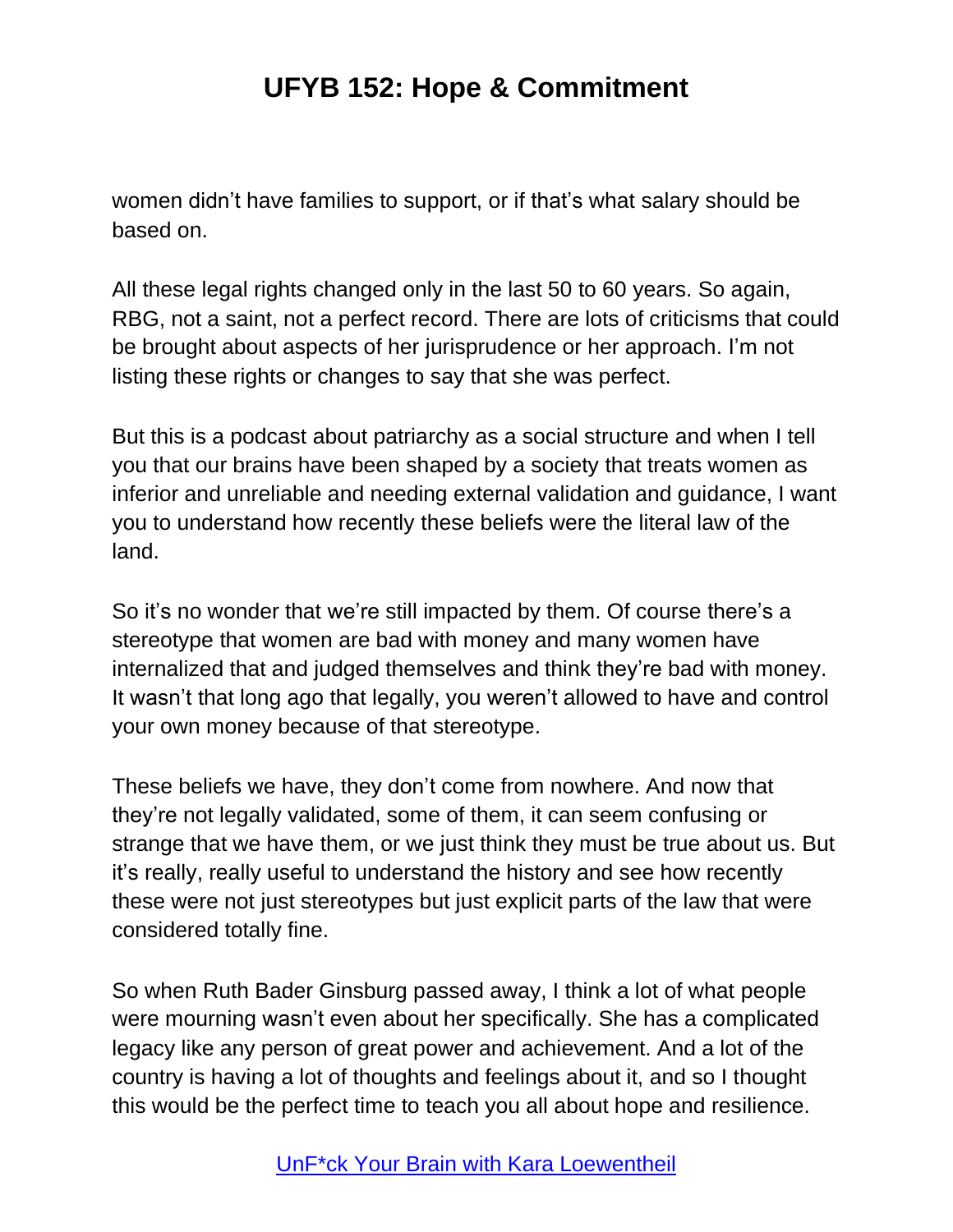Because I think that's what we need to understand right now. We need to understand what is happening with our reaction to this news, what creates hope, and whether hope is even the emotion we want to be having right now.

So I think that RBG's death is an amazing example to apply the coaching model that I teach in The Clutch. So we're going to walk through this and use it as an example to teach about how our emotions happen. So we always start when we are using this model with the circumstance. The circumstance is a neutral statement or fact about what happened.

A person named Ruth Bader Ginsburg died. That's the circumstance. It's neutral. What that means when I say it's neutral is that it happened in the world and it requires a human brain to give it meaning. We know this because we can see all around us people are giving it very different meanings, and some are giving it no meaning.

Some people don't care, aren't really aware, heard the name, didn't know who it was, or knew who it was and just don't give a shit. Some people are happy that she's gone. Some people are devastated. Some people are angry. Some people are sad. Some people are relieved.

People have all these different feelings about her passing because of their thoughts about her. People have different thoughts, so they have different feelings. So if you're someone who doesn't follow or care about politics, you might be thinking, who cares? And you just wouldn't feel much of anything about it.

If you're someone who didn't like her jurisprudence and you love Donald Trump and you love conservative justices, your thought might be, this is awesome, now we get another seat on the Supreme Court.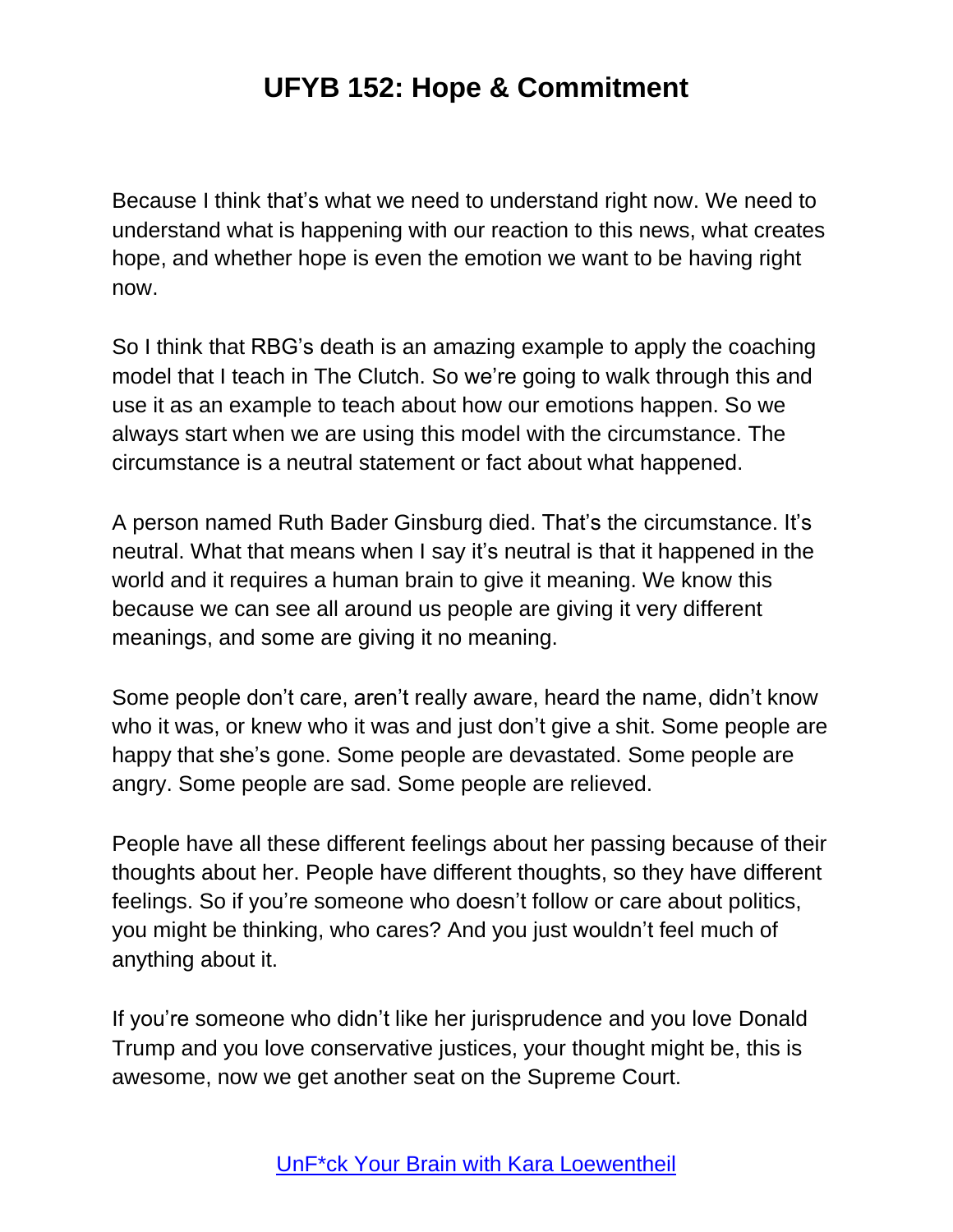And if you're someone who really loved RBG and found her inspirational, and if you believed she was one of the few people protecting your rights, and if you're scared of having someone more conservative on the court, you might be thinking thoughts like, I can't believe she's dead, she was so inspirational, this is so sad, now we're fucked, without her on the court, they're going to overturn Roe v. Wade, we're going to lose our rights, people are going to suffer, she should have resigned earlier, she fucked this up for us.

I'm not saying any of these are my specific thoughts. This is just the range of the different thoughts that I have seen people displaying online. And depending on which, if any, or how many of these thoughts you have, you're going to then have a lot of different feelings.

So the circumstance is always the neutral circumstance, this person was living, they now are not. If you think this is so sad, you'll feel sad. If you think, now we're fucked, you may feel despondent. If you think we're going to lose our rights, you may feel afraid or anxious. If you think she should have resigned earlier, she fucked us over, you may feel angry.

Her death is the circumstance. It just exists. Human thoughts are what give it different meanings for different people. So first of all, I feel like I always need to say this. There's nothing wrong with feeling negative emotion about this or anything else. The point of thought work is not to never have negative emotion.

If you looked up to RBG, and you believed that she made the world a better place and you found her inspiring, you may want to feel sad that she's passed away. This is what I call clean pain. It's grief, it's natural, it happens when someone we love dies, if we have thoughts that produce it, whether we knew them or not.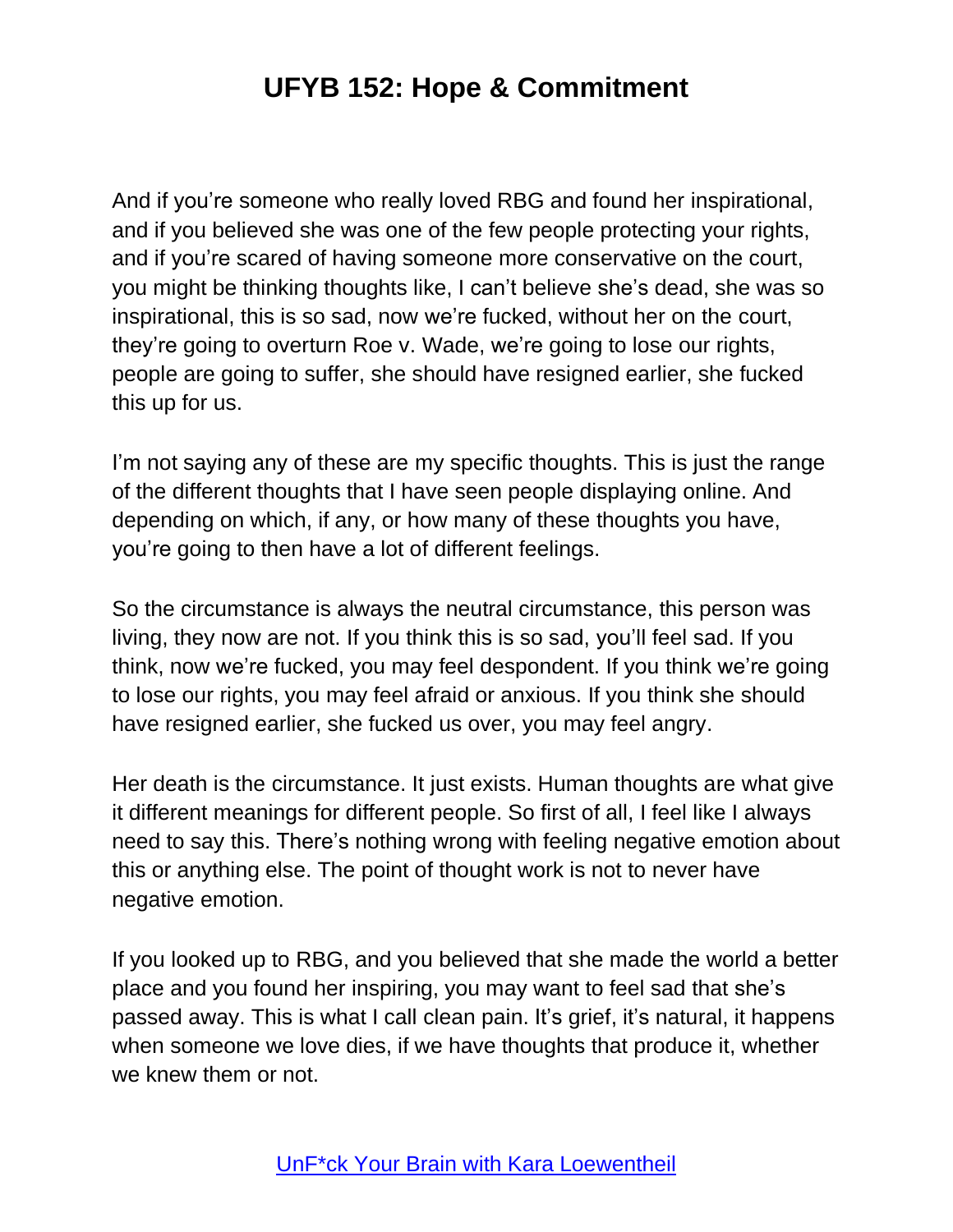And then there's the dirty pain, which is the fear, the anger, the despondency. Again, that doesn't mean you shouldn't have those emotions or they're bad. It's just that we want to look more closely and think about what thoughts are creating them. Do we want to keep creating those emotions? Are they serving us?

I have a whole episode about clean and dirty pain you can check out for more on this. So let me say as usual also, this conversation is not about whether these emotions are real or valid or warranted or any other kind of judgment on whether they should exist. They do exist. We create these emotions when we think thoughts that create them. That's it.

We don't need to debate their validity or their justification or anything else or argue with people about how they should feel or how we should feel. I don't believe feelings are valid or invalid. They're not justified or not justified. They just are. We think a thought, it creates a feeling. That's it. Doesn't need to be in a category of valid or invalid or justified or unjustified. I don't think it's useful to try to categorize it.

We always just get to decide, do I want to keep thinking that thought and do I want to keep having that feeling? I do think it's useful to ask whether a thought is useful or helpful in getting a result we want. We want to look at why do I want to keep thinking this or not thinking it.

But whether it's justified or valid or reasonable are just irrelevant questions in my view. So here's what is interesting about this. I asked a bunch of people how they were feeling after Ruth Bader Ginsburg died, and the most common word I heard was hopeless.

So people were making the change in the circumstance, Justice Ginsburg is alive, then she's dead, to determine whether they were going to feel hopeful or hopeless. But hope is not created by external circumstances.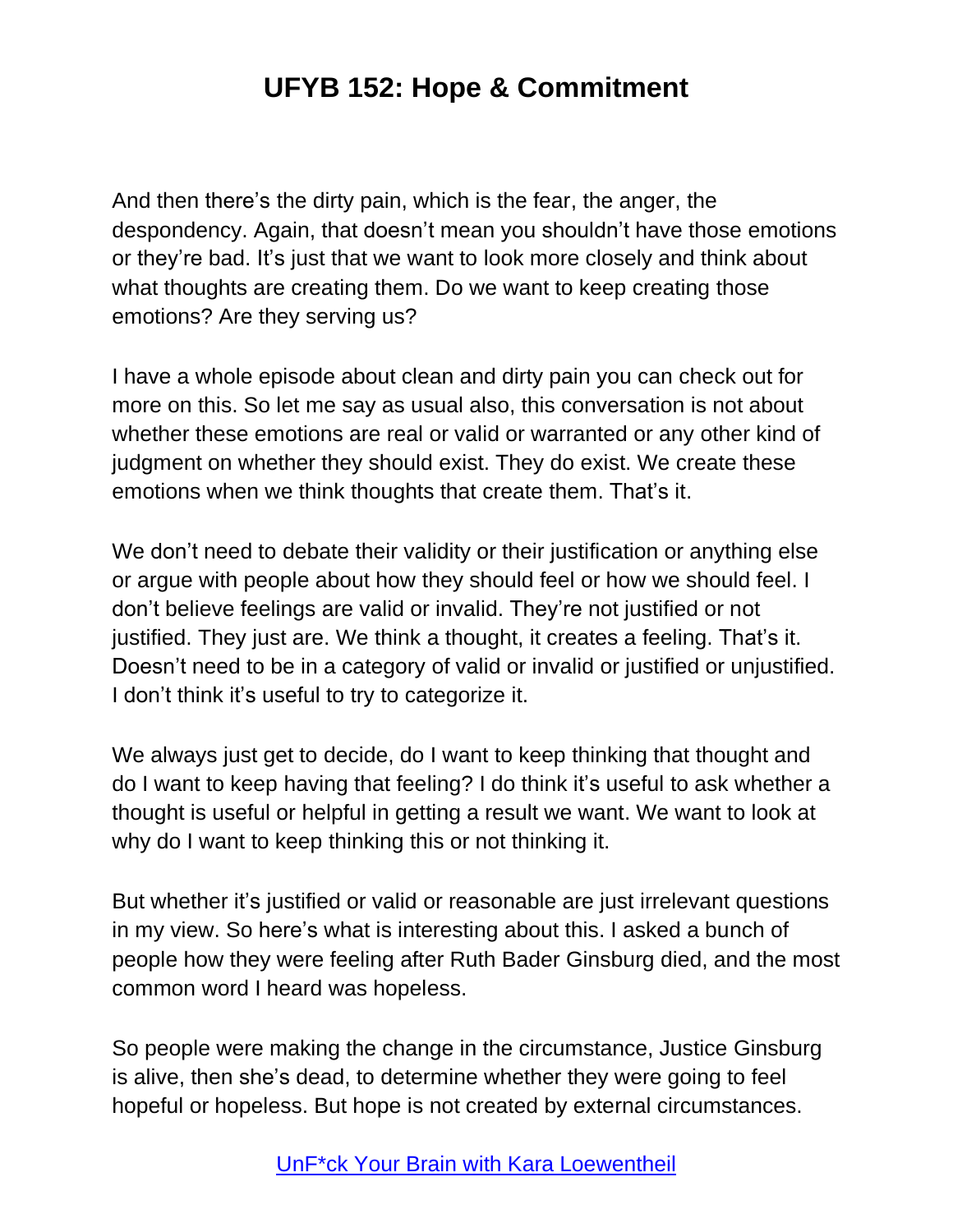This is how we think it works. We look around for evidence outside of us to make us feel hopeful or to make us feel hopeless.

We think hope happens out in the world, but hope happens inside of us. I saw this great quote recently from Mariame Kaba, who's a Black activist against the prison industrial complex. And she said, "Hope is a discipline." And I love that so much because any positive feeling is a discipline in the sense that if you want to experience it consistently, you have to create it for yourself consistently.

You have to commit to the feeling, to staying in it, to producing it, to thinking thoughts that support it. You cannot just wait for the world to deliver it to you. So you know how I teach you that your romantic partner or your boss or your parents, they aren't your validation vending machine. They're not there for you to just poke a button and get your emotional validation.

The world is not your hope vending machine. The world is beautiful and terrible, and it always has been, and it always will be. Now, that's not a neutral circumstance obviously. That's my own personal thought about it. But for me, that's just another way of saying life is 50/50. There's always both.

You can always find evidence for or against hope. For or against progress. For or against change. So you have to decide on purpose which one you're going to feel. If you want to feel hopeful, you have to decide to feel hopeful.

I think about hope like courage. People think that courage means feeling no fear, but it's the opposite. If you don't feel any fear, you don't need courage or bravery. I just went downstairs to get more coffee, and that didn't require courage because I don't have any fear about doing it.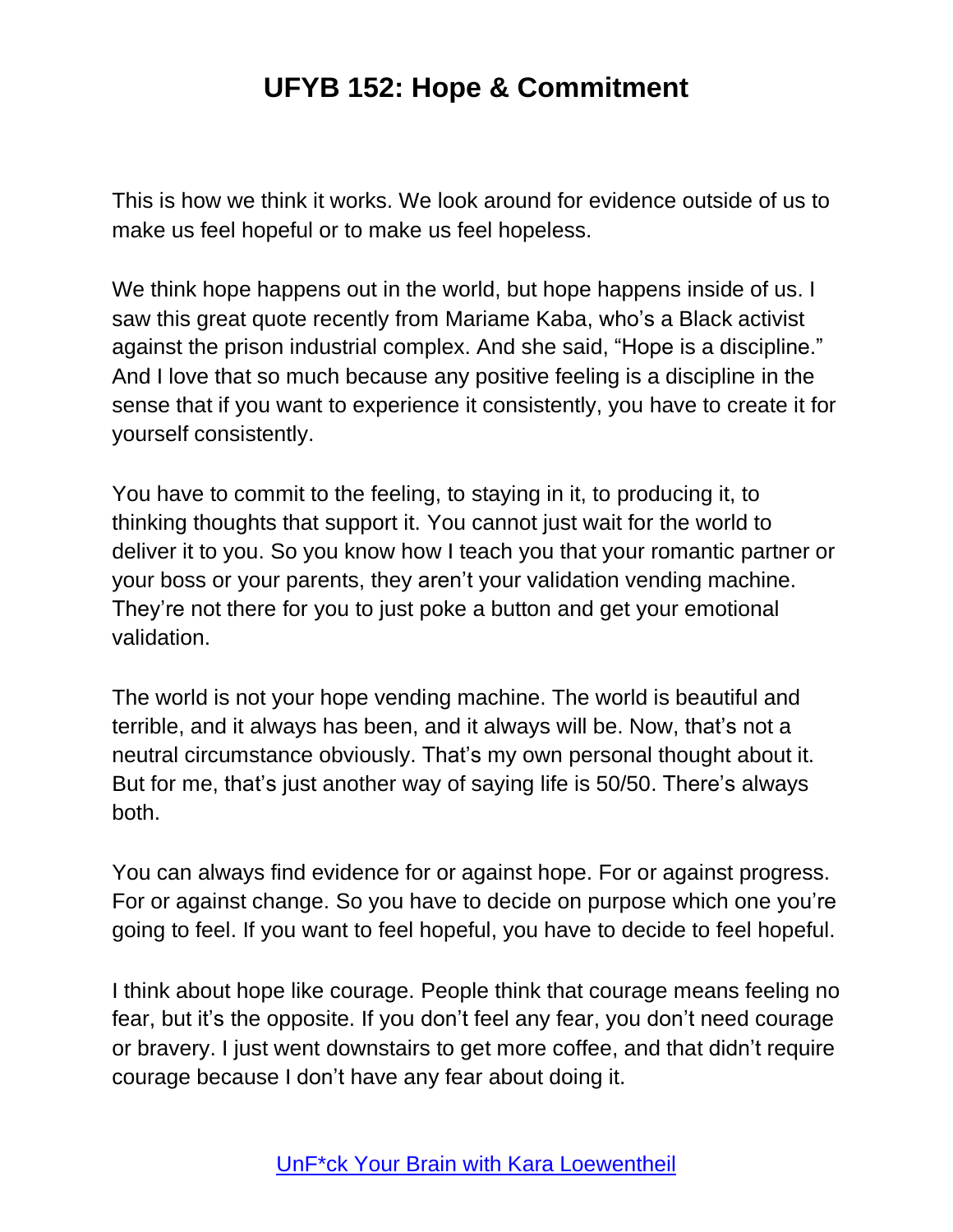To be brave or to feel courage are emotions that require the presence of fear to even make sense as a concept. And hope is the same. If everything in the world was following your manual for what would be awesome, then you wouldn't need hope.

Hope exists only in the context of the world not being the way we want it to be. So you can't expect that circumstances are going to give you hope. We only need hope when we want to see the world be different than it is right now.

Now, I talk a lot about kind of emotional childhood of wanting things to be different, and that's not what I'm talking about here. I don't mean when we want the world to be different in an emotional childhood like, the universe hasn't delivered the boyfriend or the job that I want kind of way, or my friends didn't invite me to the brunch. Not that kind of way.

I mean in a philosophical sense of the world is not yet aligned with our deepest commitments to justice and peace and equality for everyone. We cannot expect the world to give us hope. The only reason we need hope in the first place is because the world is not yet the way that we want it to be, so we can't expect it to give us hope.

If the world already was that way, hope wouldn't be a thing. It wouldn't make any sense. We wouldn't need the concept. You only need hope in a world that needs repair. So it makes no sense to be mad at the broken world for not automatically making you feel hopeful.

Now, this is a little side note. Some of you may not resonate with the phrase broken world, and that's totally fine. Everybody gets to choose their own thoughts. This is kind of a big Jewish versus Christian theology difference in some way. Jews do not believe that the world is perfect as it is, according to god's will kind of.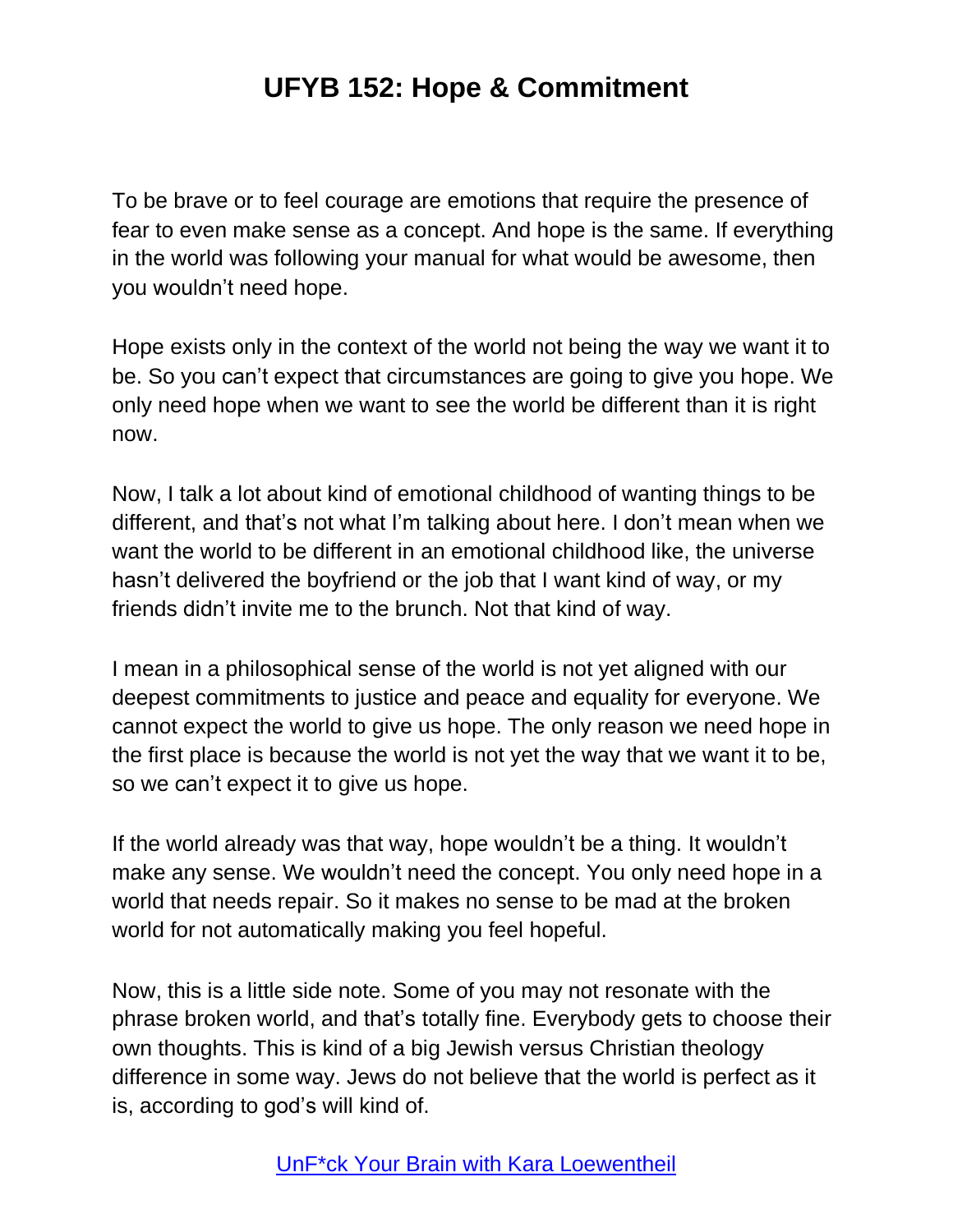There's no one authority on Jewish doctrine, so there's 1700 different authorities, so nothing you ever say about what Jews believe or Judaism says is ever true across all of them. But generally speaking, Jews believe the world is broken, not in the sense that it's inherently bad or wrong or sinful or beyond repair, but rather in the sense that inequality and injustice exists.

They've always existed. It's our job to work on mending the world back together by reducing and eliminating those things. So whether you use that phrase or not, you like that phrase or not, the concept is the same. We don't need courage when we're not afraid, we don't need hope when everything seems fine.

But there's one more layer I want to add on to this. So you certainly cannot expect the world to make you feel hopeful. Hope only is necessary or even exists or makes sense as a concept when the world is going in a way that isn't what we would want.

But I also want us to question whether hope is even the emotion that we want to focus on creating because I think hope is kind of like motivation. Motivation, I think I once sent out an email that said motivation is the fuckboy of emotions and I stand by that.

I don't think hope is a fuckboy, but there's some kind of structural similarities. Motivation is awesome. It's awesome when it happens to us from our unconscious thoughts not on purpose. That's super fun. It's awesome when we can create it with our thoughts. That also can be fun. Makes getting things done really easy.

But you know what, sometimes we aren't able to create motivation. And if we depend on it to do the work, that's a problem. Because then if we don't feel motivated spontaneously and we can't create it, we think something's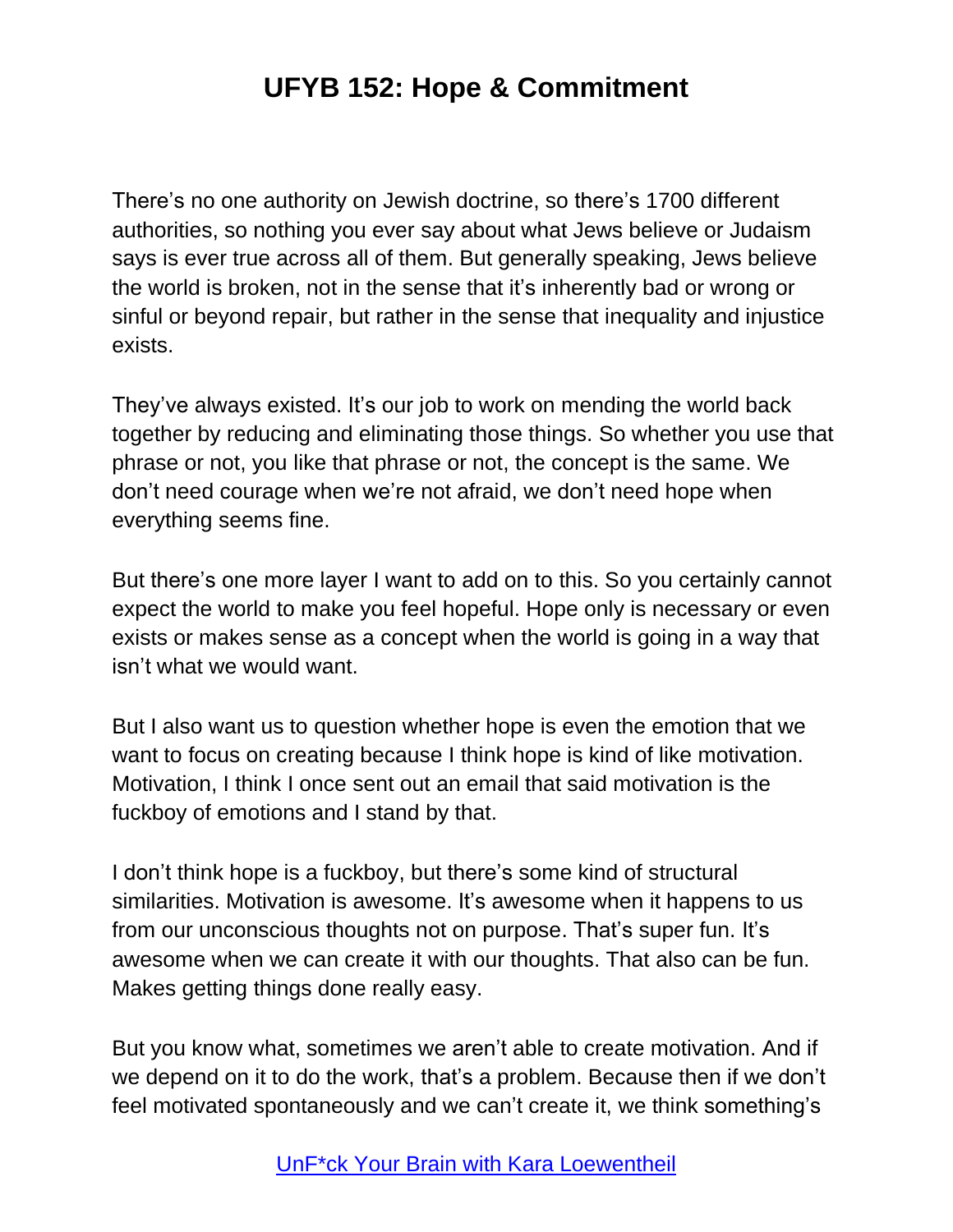gone wrong and so we check out or we take a nap, or we watch Netflix instead of getting down to business.

And I think hope may be similar. Sometimes we spontaneously feel hopeful. Awesome. Sometimes we may not spontaneously feel hopeful, but we're able to create hope with our thoughts. Also awesome. But we're humans. In human progress, none of us have 100% managed minds, and some days we may not be able to create the emotion of hope when we want to.

Or maybe it would take all of our energy to even do that and then it would be the end of the day. And then what? If we're depending on hope to be our motivation that gets us through the day or that gets us to do the work, to make the world the way we want it, then we're fucked.

So I'm not sure that hope is really what we should be focusing on if we want to create change in the world. It's sort of like when people are saying they feel hopeless, they're talking about two different things. One is their own emotional state, which they are not managing their mind. One is just like; I personally feel bad and I thought the world should make me not feel bad.

And so that is like, that's about managing your own mind and your own emotions. And then one is - I mean, they're both about your emotions, but one is like, the world is going this way I don't want. And in that case, your job is to be focusing on how to manage your mind to show up to help make the change in the world that you want to see.

And I think when we're talking about that, hope is not the right emotion. I think we need to focus on commitment. I think that quote, the discipline of hope, it's really about commitment. It's about hope as a practice, not an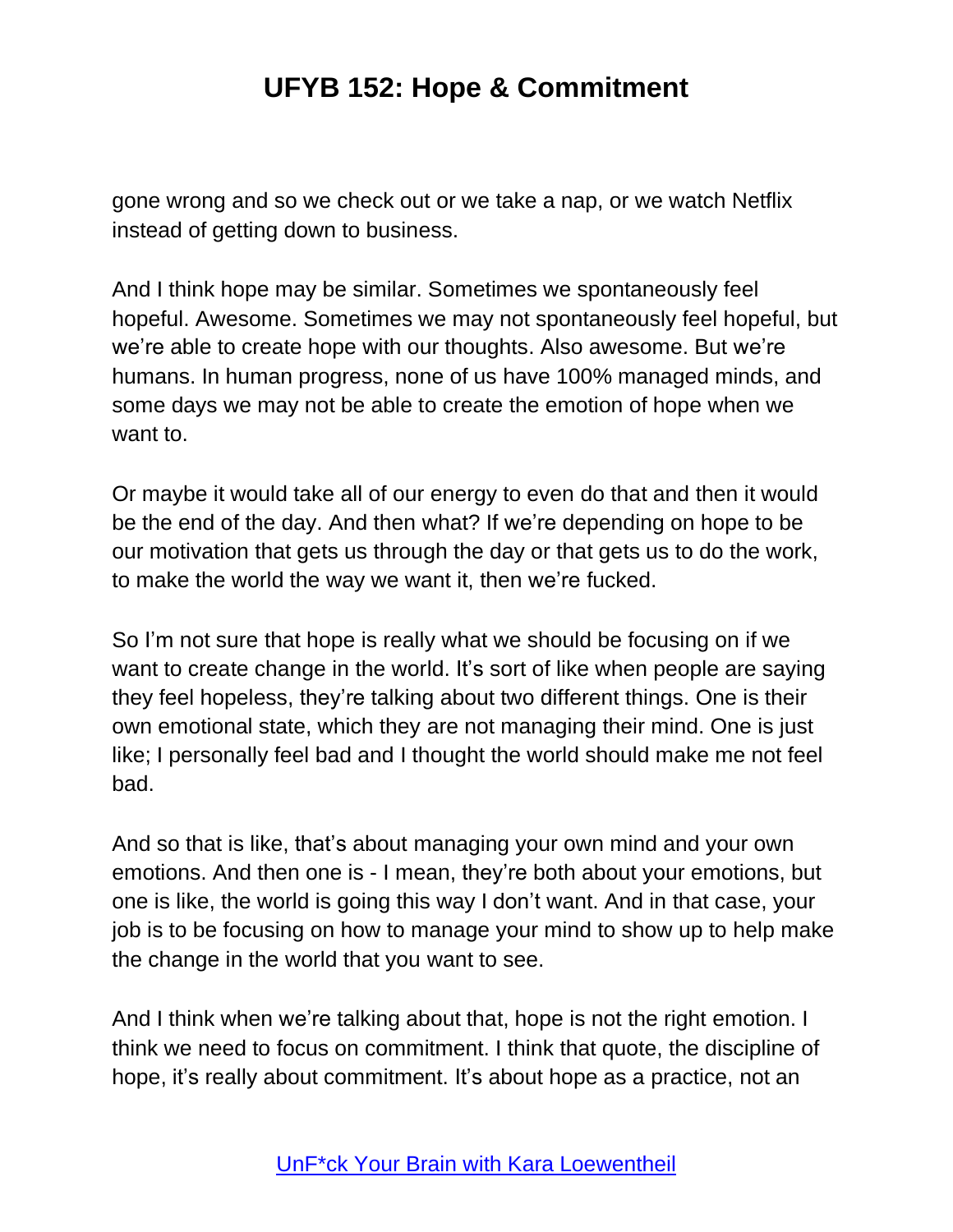emotion. It means I commit to being hopeful, even when I don't feel hopeful.

Hope is not a feeling in this sense. It's an action. I commit to doing the things I have committed to doing to create what I want to create, whether that's in my personal life, in my business, in my family, in politics, in the world. If I want to take back the senate, I commit to working on it every day whether I feel like it's working or not, whether I feel hopeful or not.

If I want to find a partner, I commit to working on that project every day whether I feel hopeful about finding one in every moment or not. If I want to build a six-figure coaching business or seven-figure coaching business, I commit to following the work I laid out whether I feel hopeful that it's going to happen in that moment or not.

Hope is nice. Commitment will change your life. Hope feels good when it happens to arrive, and commitment will change the world. So there's been this variation on a Jewish blessing going around after Justice Ginsburg's death, which in the traditional version is, may his or her memory be for a blessing.

And people have been circulating a version of it that says may her memory be for a revolution. But what I want to say is may her memory be a commitment. Whatever you think about her, she was committed to her work, she was committed to her idea of justice, she was committed to a view of the world that did not exist when she started her career and that she had a major role in bringing to fruition.

She did not only work on the days that hope happened to arrive. I am pretty sure about that. So may her memory be for a blessing, may it be for a commitment to the revolution. Because hope doesn't create a revolution.